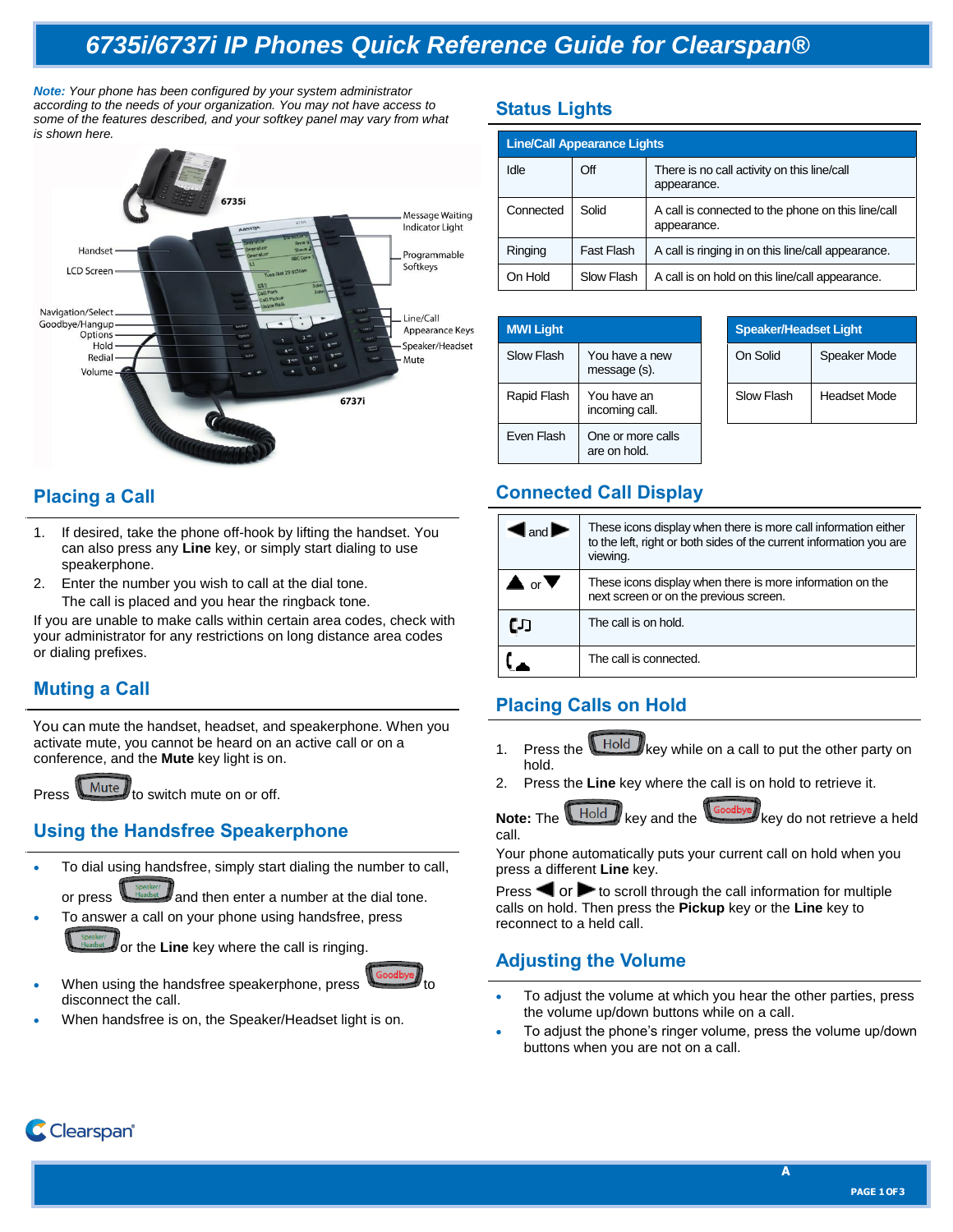# *6735i/6737i IP Phones Quick Reference Guide for Clearspan®*

# **Customizing Your Phone**

Use the **Options** menu to access settings such as Ring Tones, Time and Date, Speed Dial, Phone Status, Restart, and Lock.

- 1. Press the options key.
- 2. Press  $\blacktriangledown$  or  $\blacktriangle$  to scroll through the list and then press **Select** or  $\blacktriangleright$ , or press the number corresponding to the option you want to configure.
- 3. Follow the instructions on the screen to make the desired changes.
- Press **Done** to save your changes.
- Ontions  $\overline{5}$ . Press  $\overline{1}$ ,  $\overline{1}$ , or  $\overline{2}$  to exit without making changes.

## **Programmed Keys**

The programmable softkeys on the phone can be configured for various functions such as Callers List, Redial, Transfer, Voicemail, Conference, and Do Not Disturb. For information about softkey functions not described in this document, refer to the *Aastra Model 6735i/6737i SIP IP Phone User Guide for Clearspan*, or contact your administrator.

## **Do Not Disturb**

Do Not Disturb prevents the phone from ringing and receiving incoming calls. When DND is enabled, the DND softkey light is on. Press the programmed **Do Not Disturb** softkey to activate or deactivate the Do Not Disturb feature.

## **Transfer**

You can use the Transfer feature to transfer an active call from your phone to another phone.

- 1. Press the programmed **Xfer** softkey while on the call.
- 2. Dial the number of the destination party.
- 3. Press the **Xfer** key again, or the key, before the destination party answers to complete the transfer unannounced. Or wait for the destination party to answer and announce the transfer.
- 4. Press the Xfer key again or the key to complete the transfer.



To cancel the transfer while the destination is ringing, press the **Cancel** softkey. Then press the **Pickup** key to reconnect to the original party.

# **Call Forward**

You can use the Call Forward feature to automatically forward incoming calls to another number.

- 1. Press the programmed **Call Forward** softkey. The Call Forward Mode screen shows whether forwarding is On  $(\sqrt{})$  or Off  $(\%)$  for each mode.
- 2. Use  $\blacktriangledown$  to scroll down, then  $\blacktriangleright$  to access settings for All, Busy, or No Answer call forwarding.

| Forward Mode<br>2.Busy<br>3.No Answer |           |
|---------------------------------------|-----------|
| Change                                | CopyToA11 |
| All Off                               | Cancel    |
| A11<br>0n                             | Donel     |

- 3. Use  $\blacktriangledown$  to scroll through the settings and  $\blacktriangleright$  or the keypad to change settings for that mode.
- 4. Press **Done**.
- 5. After you configure the Number used for forwarding in each mode, you can use the **All On** softkey to turn on forwarding for all modes. Use the **All Off** softkey to turn off forwarding for all modes.

## **Conference**

You can create multiple conferences with up to 15 participants when your administrator enables Clearspan conferencing on your phone.

### **Establish the Conference**

- 1. Connect to the first party to include in the conference.
- 2. Press the **Conf** key.
- 3. Dial the number of the party to add to the conference.
- 4. Wait for the new party to answer and announce the conference.
- 5. Press the **Conf** key again. The conference is established.
- 6. To add more participants, repeat steps 2 through 5.

### **Cancel the Third Party**

- 1. Press the **Cancel** key while the third party phone is ringing.
- Press the **Pickup** key to reconnect to the original party.

## **Directory Lookup**

Directory Lookup allows you to search an LDAP or Outlook directory.

- 1. Press the **Directory** softkey.
- 2. Search for any name by entering letters using the phone's keypad.
- 3. Press **Lookup** to retrieve a list of possible matching names. You can scroll up and down in the list that is returned.
- 4. Press **Dial** to call the selected entry in the list. You can also press **Display** to search for additional numbers available for the selected name, or **Speed Dial** to add the number to your speed dial entries.
- 5. To exit the Directory, press **Back** and **Cancel**.

## **Callers List**

You can access a list of up to 200 incoming calls. The list provides the calling number, the name (if known), and the date/time the call was received. You can clear the phone's Missed Calls display by viewing the Callers List.

#### **Access Callers List**

- 1. Press the programmed **Callers List** softkey.
- 2. Use **▲** and ▼ to scroll through the Callers List entries.
	- Indicates a missed call.
	- $\blacksquare$  Indicates an answered call.

**N** indicates a new missed call.

To dial a caller from the list, press the Headset J, lift the handset, or press a Line key.

## 4. Press **the Callers List.** to exit the Callers List.

### **Delete Callers List Entries**

- To delete the entire list, press **Delete** and then **Delete All**.
	- To delete an individual entry, use ▲ and ▼ to scroll to the entry. Then press the **Delete** key twice to delete the entry.

Clearspan°